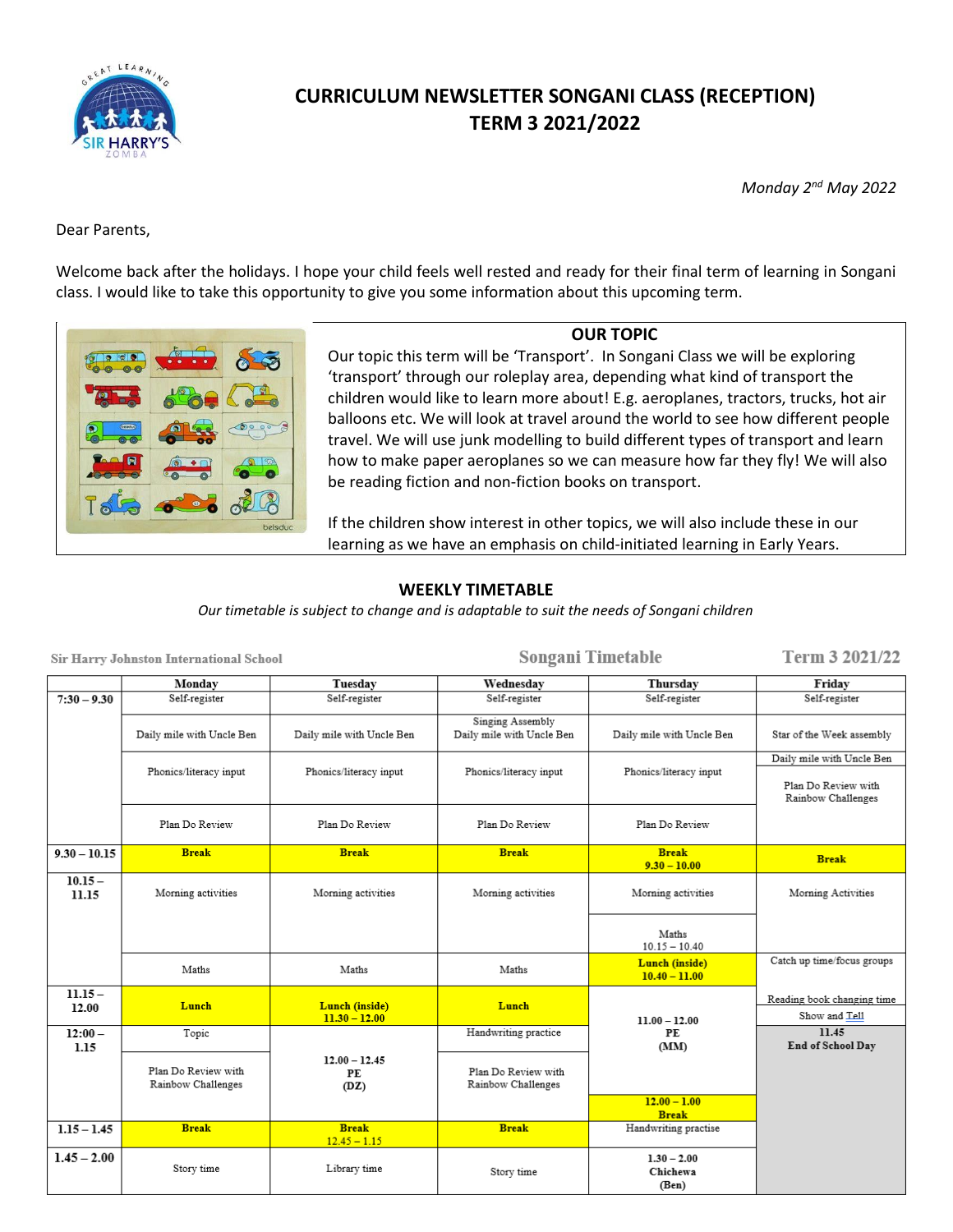#### **PE AND SWIMMING**

Please make sure that your child brings their kits on the correct day. Due to the colder weather in Term 3, there will be an extra PE lesson **instead of swimming.**

On Tuesdays we have PE with Uncle Dan. On Thursdays we have PE with Mr Miller.

**Please ensure that all items are clearly labelled with your child's name.**

**UNIFORM**

Please ensure that all items are clearly labelled with your child's name. This really helps us to identify items quickly and ensure the correct uniform is with the right child.

**SHOW AND TELL**

Show and Tell is an opportunity for your child to bring something in from home and tell their friends about it. This can be anything from a picture, a toy, a game, something they have made or found etc. We do 'Show and Tell' on Fridays. It is often a highlight of the school week for children! Your child does not need to bring something every week, but as and when they have something they want to share.

#### **READING RECORDS**

Please support them as much as possible by reading with them at home as often as possible and record this in the 'reading record'. We change their reading books on a Friday. Please remember to leave a comment in their green reading log telling us if they are ready for a new book, plus any highlights or challenges they had whilst reading the book.

## **TIMINGS OF THE SCHOOL DAY**

Please note that **school starts** every day **promptly at 7:30am**. It is crucial to your children's education to be at school on time so they do not miss out on their learning. Please arrive promptly on time at the end of the school day to pick up your child. This is at 2pm Monday – Thursday and 11.45am on a Friday.

| Day of the week | School begins at: | <b>School finishes at:</b> | <b>Please remember:</b>              |
|-----------------|-------------------|----------------------------|--------------------------------------|
| Monday          | 7.30am            | 2 <sub>pm</sub>            |                                      |
| Tuesday         | 7.30am            | 2pm                        | PE kit                               |
| Wednesday       | 7.30am            | 2 <sub>pm</sub>            |                                      |
| Thursday        | 7.30am            | 2 <sub>pm</sub>            | PE kit                               |
| Friday          | 7.30am            | 11.45am                    | 'Show and Tell' (optional)           |
|                 |                   |                            | Reading folders: reading book, maths |
|                 |                   |                            | monkey and reading rocket            |